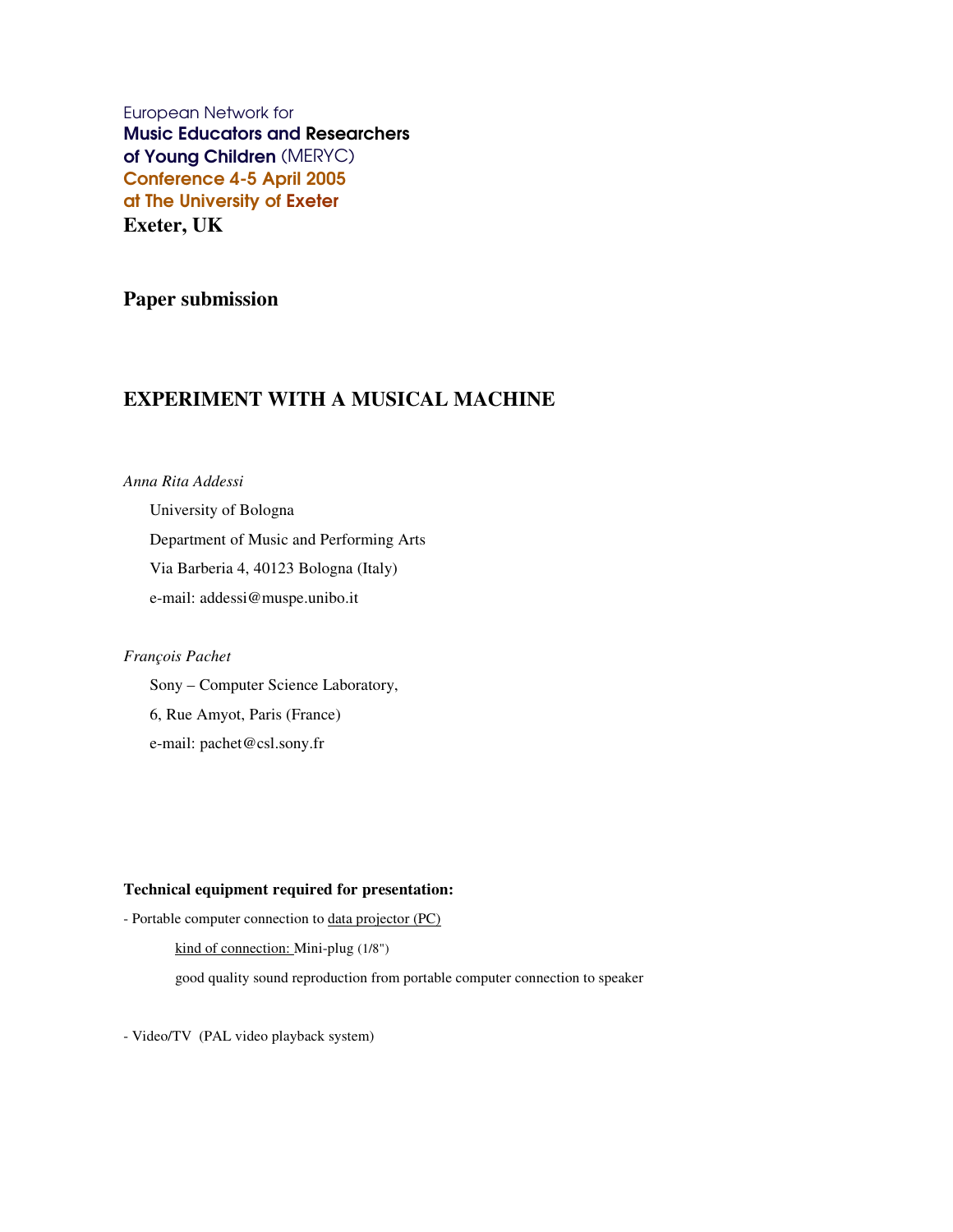In this paper we will present a study carried out at the University of Bologna about young children working with a particular interactive system, the Continuator, created at the Sony-Computer Science Laboratory in Paris. We will describe the setting in which the observation took place and offer an analysis of two case-studies. We will show videos (7 minutes) and photos to illustrate some examples of interaction between children and the Continuator.

# **Introduction**

As recent research indicates, the relationship between new technology and learning is gaining more relevance in the field of music education (Webster 2002; Folkestad 1996). Many approaches have been proposed to develop and use software technology for musical education. Many research communities have indeed been involved in different aspects of the relation between software technology and music education (e.g. Camurri & Coglio 1998; INA-GRM, La Musique Electroacoustique 2000; IRCAM-MusicLab 2002). Only a few studies have observed the nature of the interaction between children and musical machine "in the field", especially in the pre-school age range (e.g. Mazzoli 2001).

#### **THE STUDY WITH YOUNG CHILDREN AND THE CONTINUATOR**

Our project proposes to design an approach to musical interaction software based on a systematic collaboration between system design, cognitive science and experimental psychology and education. In particular, the project deals with an area still under-studied, that of *interactive musical systems*, and investigates in what ways they can affect the learning and the musical creativity of children. We chose to study young children, 3/5 years old, because in this field, the problem of the interaction between child and machine takes on a fundamental role in the learning process. According to some developmental theories (Stern 1985, Trevarthen 2000), the infant/adult interaction has an important role in the affective and cognitive development of the child. In particular, in the field of music development, Imberty (2002), in accordance with Stern (1985), describes the musical development of a young child as based on the vocal interaction with the mother, characterised by a fluently mechanisms of repetition and variation and affect attunements. Recent studies dealing with musical invention in very young children (2-4 years) have suggested that the origin of new musical ideas is structurally anchored on the development of the sympathetic interaction established between the adult and child while playing with educational musical instruments (Young 2004). Mazzoli (2003) refers to the Vygotskian concepts of modelling, scaffolding, and mirroring, and the relative mechanisms of interaction they involve, to provide an operative definition for the role played by the educator in musical games in the nursery school.

The point of interest is to verify what type of music development arises when this interaction takes place not between two human subjects, but rather between a child and a machine (the "new brainframes", De Kerckhove 1991).

We have performed some experiments in the domain of children and music improvisation. We used a particular system, the Continuator, able to produce music in the same style as a human playing the keyboard, like a sort of sound mirror (Pachet 2003). This system is based on the notion of Interactive Reflective systems. The core concept of this approach is to teach powerful – but complex – musical processes (such as tonal harmony, improvisation, etc.) indirectly by putting the user in a situation where these processes are performed not by the user (like in traditional master / slave approach) nor by the machine (like in some ITS approaches), but by the *actual interaction* between the user and the system. The system's ability to imitate the style of the human playing the keyboard, can be interpreted through the Theory of Flow introduced by Csikszentmihalyi (1990). The notion of Flow describes the so-called "optimal experience" as a situation in which people obtain an ideal balance between skills and challenges. We can think of the Continuator as a Flow machine, in the sense that it produces a response corresponding to the skill level of the user.

A preliminary study has been conducted in Paris with eight children of 3 and 4 years, who were invited to play a keyboard and then, the keyboard connected to the Continuator (Pachet & Addessi 2004). The design of the Continuator as a Interactive Reflective system, and its interaction with the children, very similar to the human interactions, suggested us a second experimental protocol which was trialled in Bologna (Italy), by systematically observing selected behaviours of the children: listening, music style improvisation, attention span, turn-taking, symmetrical communication, facial expressions. Therefore our project about child and musical machine is characterized by the following elements:

- The **system** chosen for our experiment avoid the monotony of mere repetition.
- The relationship between musical education and new technologies is examined from the point of view of the **interactivity**.
- The age of the children that we intend to observe, **3/5 years**, is still quite under-studied*.*

#### **Aims**

From a pedagogical point of view, the general aims are to define some hypotheses about the nature of child/computer interaction, to understand in what way the children relate with the interactive musical systems, and how the interactive systems can be used in the educational field to stimulate creativity and the pleasure of playing.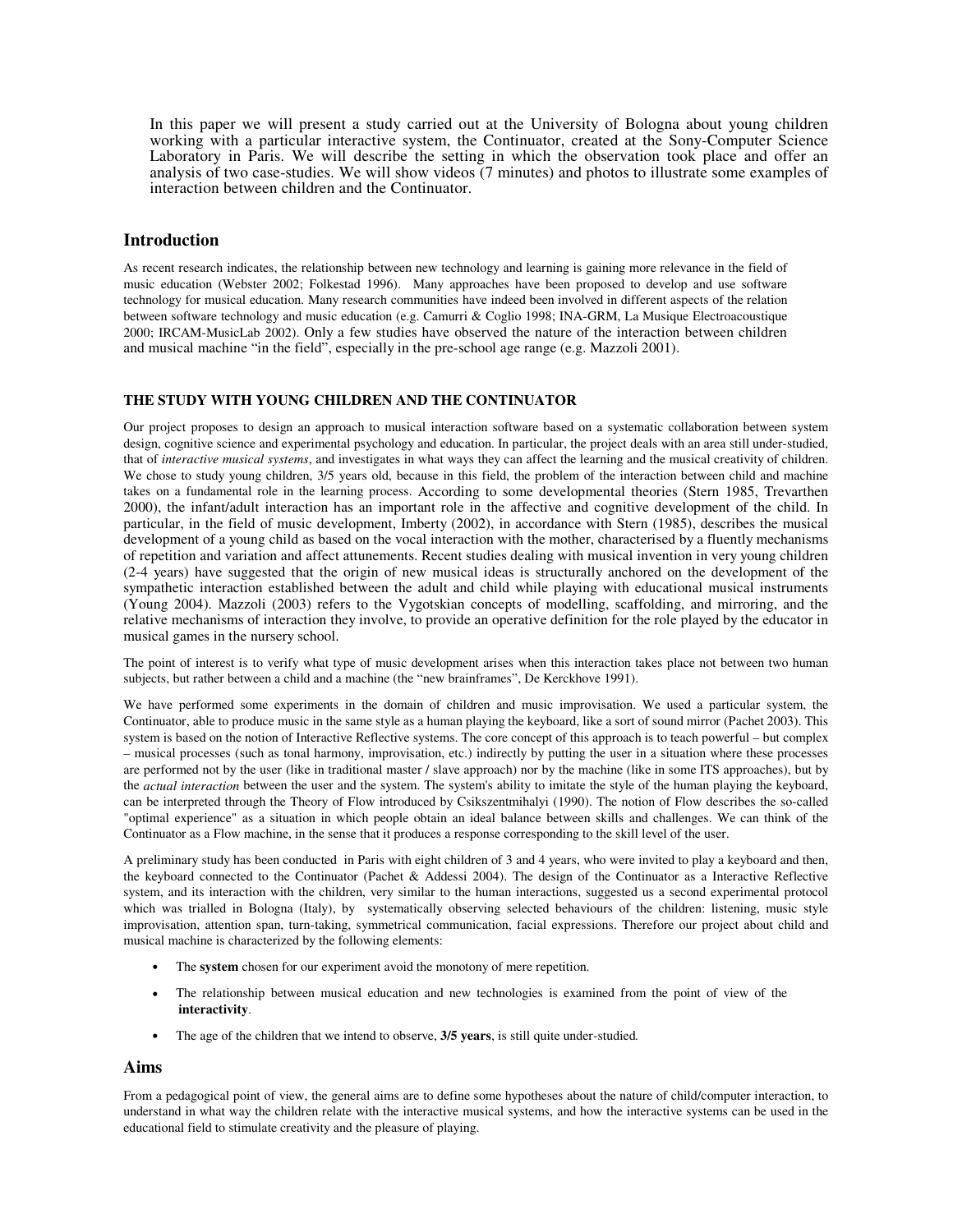# **Method**

We used the observation methodology. The observation setting was carried out with 27 children of 3 to 5 years, in an kindergarten. We used a Roland ED PC-180A keyboard as the interface for the Continuator. Three sessions were held once a day for 3 consecutive days. In every session the children were asked to play in 4 different ways: A) just with the keyboard, B) with the keyboard and the Continuator, C) with another child, and D) both with another child and the Continuator. The tasks were given in random order. All the sessions were recorded on video. The attention span of the children was measured for each task. Two case-studies were observed and analyzed (Addessi & Pachet 2005). Successively, the most interesting conducts were selected to be tested also on the other children by means an observation grid.

## **Results**

The data analyzed until now show a certain number of results, relating to the development of interesting music interaction between children and system. Different modes of explorations, increase of time of attention, development of analytical behaviors, concentration and listening were observed.

• **The Life cycle of interaction**: Generally speaking it was possible to observe an initial dynamic curve of the interaction that moves from *Surprise* (the *Aha effect*), to a different phases of *Excitement*, C*oncentration and analytical behavior, Invention, Relaunch*.



**Figure 1:** A tentative sketch of the 'life cycle'' of the interaction mode with the Continuator.

- **Repetition/variation**. We observed that e real dialogue between the child and the system actually begins as soon as the child recognizes something from his own proposal in the reply of the system, and tries to answer in the same way: by repeating and varying what he has just heard from the system. A similar structure has been observed by Stern (1985) and Imberty (2002) in the vocal relationship between mother and child.
- A preliminary analysis of **improvisations** revealed rhythmic and melodic patterns, synchronization on the same pulse, forms of song and accompaniment, individual improvisation styles, brief formal constructions based on imitation, repetition, alternance, contrast. Every child show individual musical style. one of the most significant results is that the children are helped to develop creative musical conduct and a personal music improvisation style, based on their own ability and musical knowledge. This, in our opinion, is no small result, since despite its great importance, teaching to improvise is still rarely tackled in western formal music education (McPherson 1994; Kenny & Gellerich 2002).
- The analysis of **attention span** (the time of every task) shows a significant difference between tasks with system (B and D) and without system (A and C) (see Fig. 2). The multivariate analysis of variance (MANOVA) was carried out on the repeated measure factors (within) Session and Task, taking the lengths of the tasks as the dependent variable. A significant effect was seen for the factor Task ( $F=5.15$ ; p<.05). The paired t tests showed the differences between task A and task B to be significant (t=-3.79, p<.01), as well as the differences between tasks B and C ( $t=3.21$ ,  $p<.05$ ). Borderline values of significance were seen for the differences between tests C and D ( $t=$ 2.30, p=.05). These data show how most children reach a stable level of attention characterized by a strong intrinsic motivation. The system therefore appears to motivate also children working in pairs, thus stimulating the socialization of the musical experience (joint attention).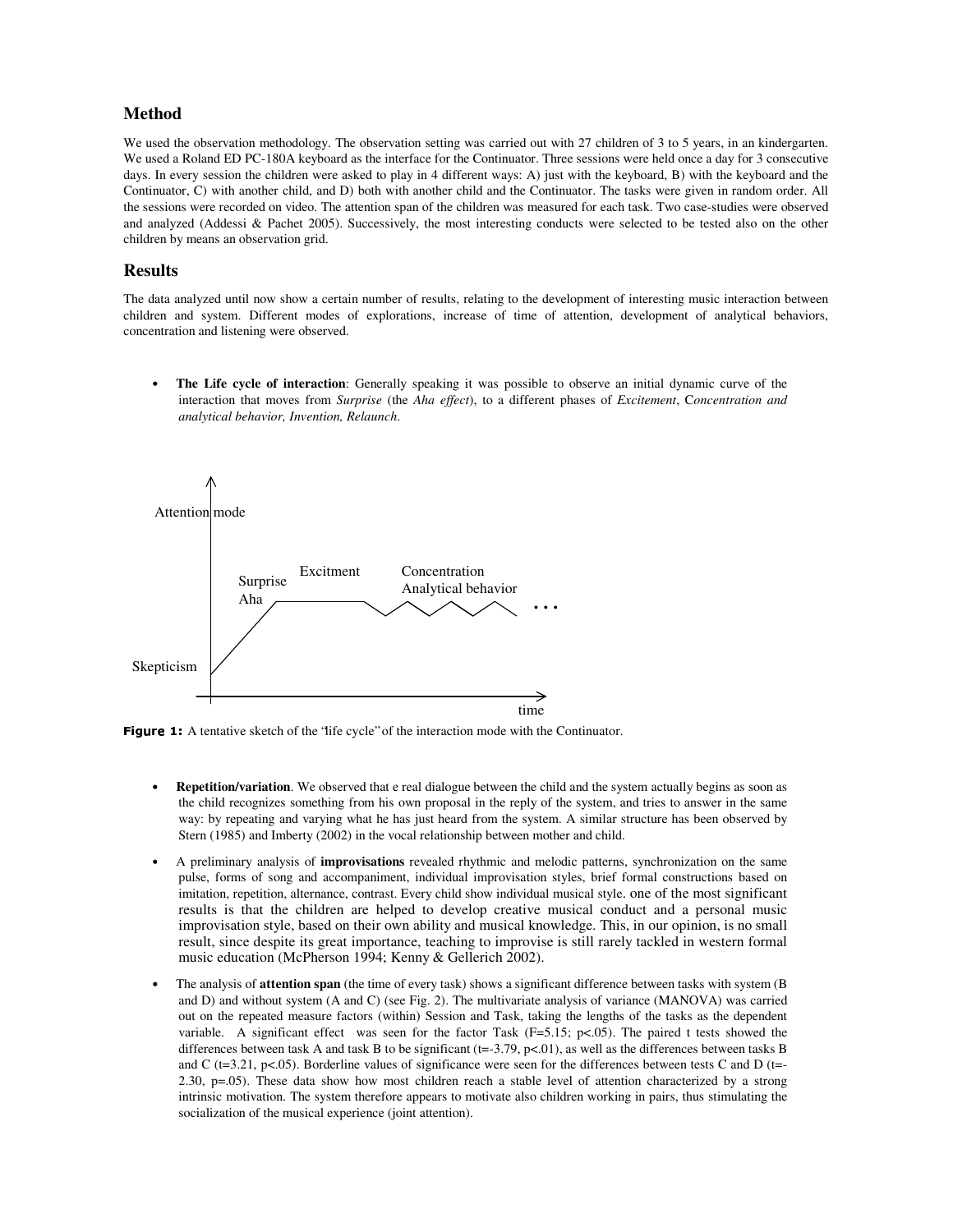

**Figure 2:** Mean values for the four tasks in the three sessions taken as a whole.

- The **listening** conducts are concentrated, analytical, but also symbolic and creative. The children also listen carefully their own productions, that is one of the main aims of music education (Delalande 1993). The hearing is the main channel, and at times the only one, through which the children communicate with the system. This factor gave rise to some particularly careful and prolonged bouts of listening, encouraging the children to "think in sound".
- The children learn the **rules** of the system, and learn to teach these roles to the friends and to the system self. They also create rules.
- **Interaction**: We observe some kind of *turn-taking*, *role-taking*, *attachment* and *affective attunement* (Stern 1985), that show how this interactive system generates very complex reactions, where the children are expected to form judgements about "Self" and "Other", also in musical meaning.
- **The Theory of Flow**: In the children's behaviour it was possible to recognise the characteristics of "optimal experience" described Csikszentmihalyi (1990): distractions are excluded from the consciousness, action and awareness are merged, there is immediate feedback to one's actions, step by step, the activity becomes autotelic (Ferrari, Carlotti, Addessi & Pachet 2004).

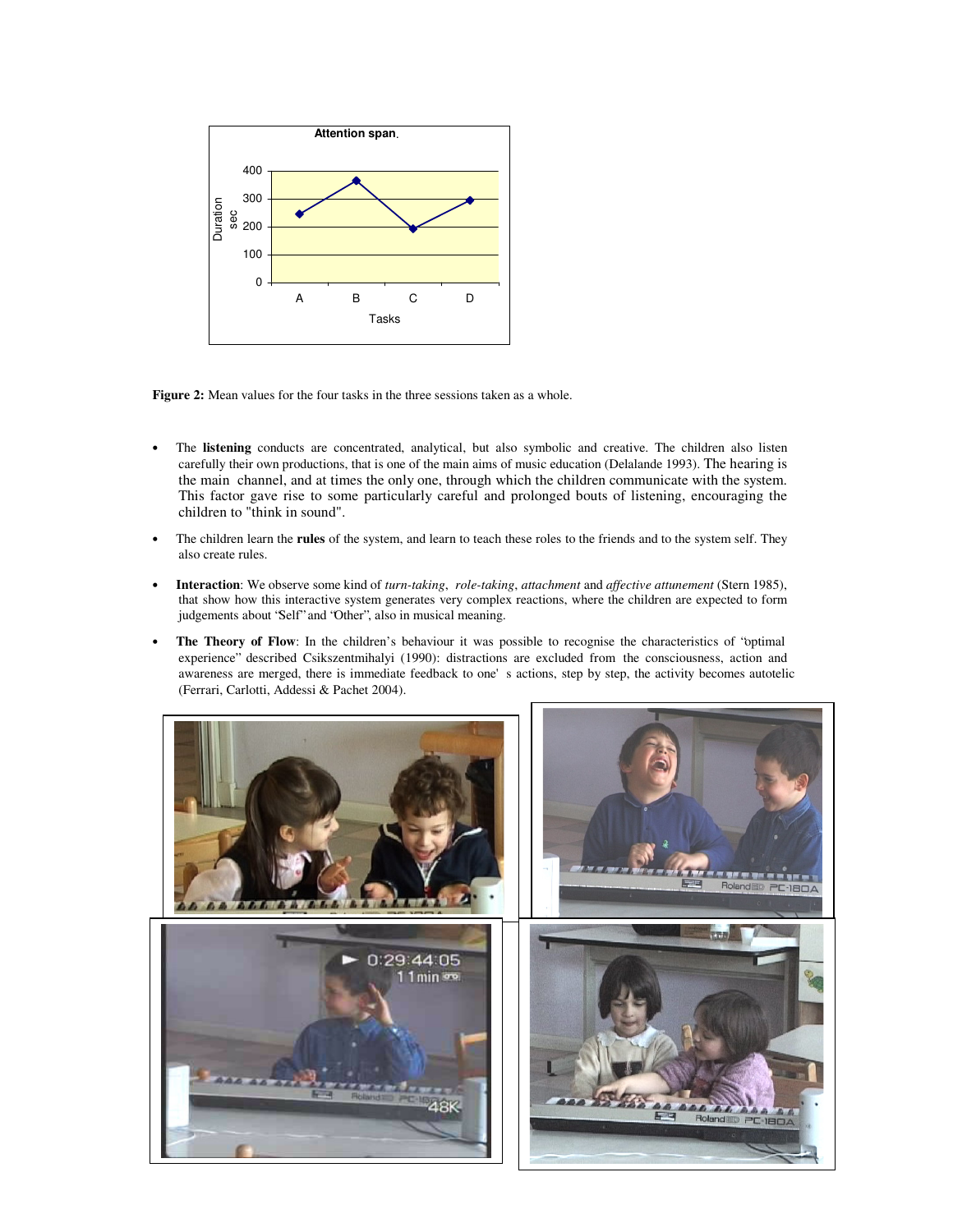

**Figure 3:** Some examples of interesting interactions: a) Surprise and Aha Effect; b) Excitement; c) Attentive Listening; d) Joint Attention; e) Improvisation; f) Flow.

## **CONCLUSION**

The data analyzed until now would suggest that the Continuator is able to develop interesting child/computer interaction, very similar to those of humans, as observed in the infant-adult communication (Stern 1995, Imberty 2002), but with a more mechanical and computational approach (De Kerckhove 1991, Turkle 1984), that would explain why the children found it so exiting. From a pedagogical point of view, one of the most result is that this system is able both to develop very attentive listening, creative musical behaviors, and personal musical style improvisation, based on the ability and musical knowledge of the children. The results also suggested some reflections on what the human can learn about themselves by observing this system, e.g. the method to teach music improvisation. Therefore the data allow us to understand not only some mechanisms of child/computer interaction, but rather something about the nature of human interactions.

We are now analyzing systematically all children that took part in the experiment, by means an observation grid. Observation of a larger sample would give more significance to the results. As such, the Continuator is only one instance of a larger class of system that could be called "reflective", i.e. in which users can play with virtual copies of themselves, or at least agents who have a mimetic capacity and can evolve in organic fashion. We claim that most of the interesting properties studied in our experiments probably come from this particular characteristic.

In light of these results, the project foresees the experimentation of new variants of reflective interactive musical systems. The aims are to establish a "spiral organization" between system design and implementation and psychological experiments, to develop new musical reflective systems, based on the experience with the Continuator, and to perform psychological experiments in different countries in order to assess the pedagogical value of these systems. We believe that the approach consisting of integrating closely psychological experiments with system design is very productive and should be pursued.

## **REFERENCES**

- 1. Addessi, A.R., and Pachet, F. (2005). Experiment with a musical machine: Style replication in 3/5 year old children. Two case-studies, *British Journal of Music Education*, 22/1.
- 2. Camurri, A. and Coglio, A. (1998). An architecture for emotional agents. IEEE Multimedia, October, 2-11.
- Csikszentmihalyi, M. (1990). *Flow. The Psychology of Optimal Experience,* New York: Harper & Row.
- 4. Delalande, F. (1993). *Le condotte musicali*. Bologna: Clueb.
- De Kerckhove, D. (1991). *Brainframes. Technology, Mind and Business*. Bosch and Keuning.
- 6. Ferrari, L., Carlotti, S., Addessi, A.R., Pachet, F. (2004). Suonare con il Continuator è un' "esperienza ottimale"?In M. Biasutti (Ed), *Psychology and Music Education., Proceedings of International Symposium PME04*, University of Padua (I).
- 7. Folkestad, G. (1996). *Computer Based Creative Music Making. Young People's Music in the Digital Age.* Göteborg: Acta Universitatis Gotheburgensis.
- 8. Imberty, M. (2002). Il bambino e la musica. In J.-J. Nattiez (Ed), *Enciclopedia della Musica,* vol. II, (477-95). Torino: Einaudi.